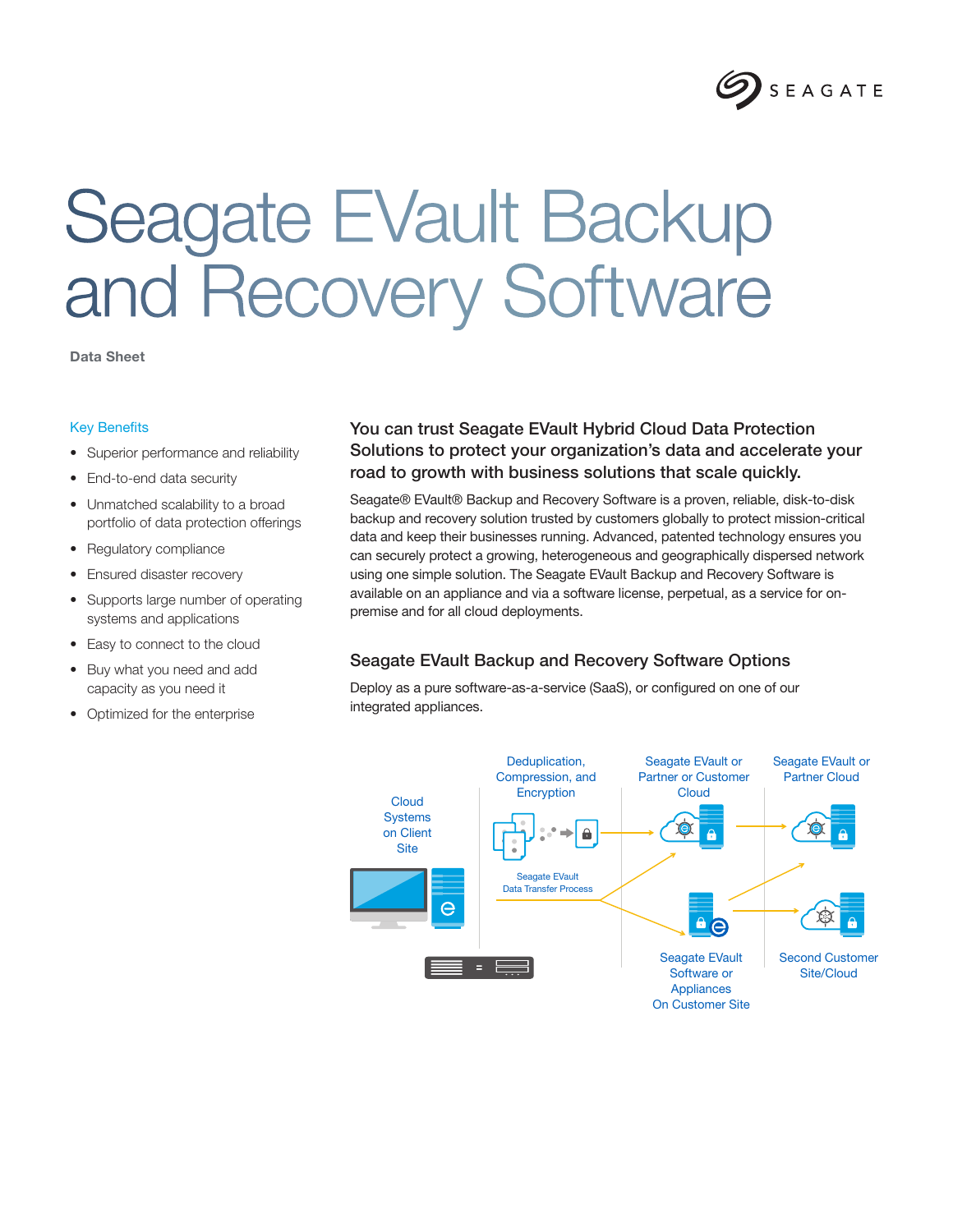# $\mathcal{S}$  SEAGATE Seagate EVault Backup and Recovery Software

Data Sheet

# Limitless Capacity and Hybrid Portfolio to Support Your Business Growth, Retention and Recovery Requirements

Seagate EVault Backup and Recovery Software readily scales to accommodate your company's growth, and you can easily and efficiently manage multiple terabytes of backup data. Seagate EVault Backup and Recovery Software DeltaPro® processing technology speeds your backup operations and dramatically reduces storage costs by backing up only new and changed data blocks. All data is compressed using Seagate EVault's industry-leading compression technology before being transferred, dramatically reducing your storage footprint and backup windows. Data deduplication decreases this further by eliminating duplicate data within storage. Open files are backed up seamlessly, and variable bandwidth throttling ensures protection without interrupting operations.

Seagate EVault Backup and Recovery Software centralizes the backup and recovery of all computers distributed throughout an organization—local and remote.

### Ensured Data Availability and Recoverability

Seagate EVault Backup and Recovery Software ensures that you can meet your growing business and regulatory demands for data availability and recoverability. There's broad support for operating systems and platforms, and it's easy to back up and recover critical data within individual databases, mailboxes, or cluster nodes using Seagate EVault agents for Microsoft Exchange, Microsoft SQL Server, Microsoft SharePoint, Microsoft Cluster Services, and Oracle. The Seagate EVault Backup and Recovery Software's single-pass technology rebuilds backups dynamically, so there's no need to restore from multiple incremental backups.

### End-to-End Data Security You Can Trust to Keep Data Safe

Data is encrypted before and during over-the-wire transmission, and remains encrypted in storage. During restores, decryption occurs only when the encryption key holder enters the correct passcode. There are no "back door" encryption keys.

# Web-Based Centralized Management Makes It Easy to Manage Your Data

Seagate EVault Backup and Recovery Software simplifies data protection across networks, including remote or branch office (ROBO) locations. You manage and monitor your backups through a secure centralized interface, accessible from anywhere with a web browser. Wizards ease setup and administration, and a dashboard confirms that backups occur as expected. Customizable views make it easy to manage agents, and rolebased user access lets you delegate backup tasks. To facilitate large deployments, you can apply backup settings from one system to a group of agents.

# Compliance with Industry and Corporate Governance Requirements

Seagate EVault Backup and Recovery Software's disk-todisk technology makes it easy to comply with regulations for confidentiality, accessibility, and secure storage. An intuitive interface lets you configure retentions flexibly to satisfy your company's governance policies for data retention.

# Broad Platform Support

Seagate EVault Hybrid Cloud Data Protection is a comprehensive portfolio, designed to make it easy for data protection to scale with the unstoppable demands of today's enterprise data growth. The full-service data protection portfolio consists of offerings that connect to one another and the cloud.

You can use Seagate EVault Backup and Recovery Software in nearly any combination of platforms and applications, including Microsoft Windows, Linux, Sun Solaris, HP-UX, IBM AIX, IBM i, VMware, Microsoft SharePoint, Microsoft Exchange, Microsoft SQL Server, Microsoft Cluster Services, and Oracle. This is not only easy, but cost-effective: A single solution unifies data protection across your entire enterprise.